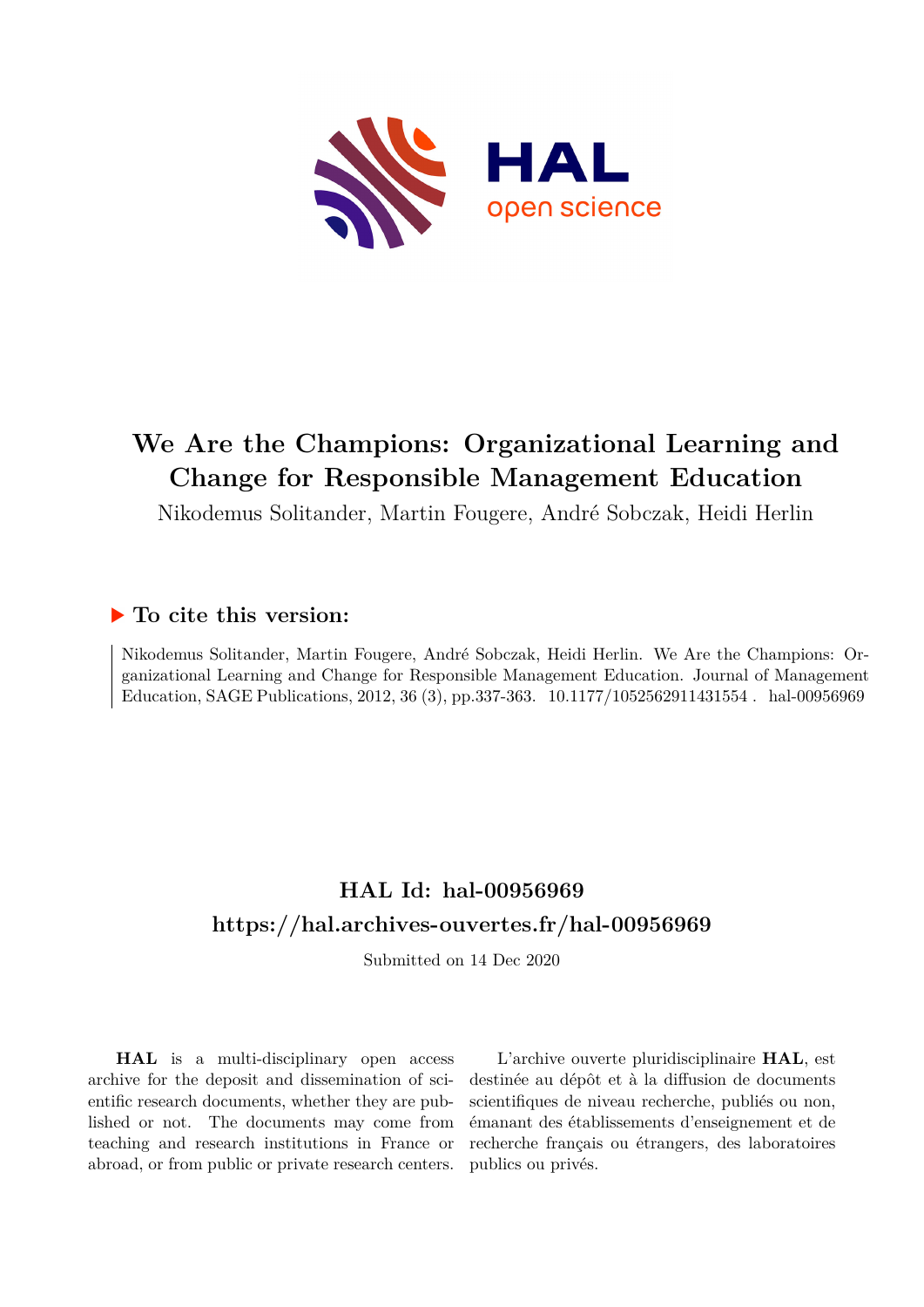# **We Are the Champions: Organizational Learning and Change for Responsible Management Education**

Journal of Management Education 36(3) 337–363

DOI: 10.1177/1052562911431554 http://jme.sagepub.com

# **Nikodemus Solitander<sup>1</sup> , Martin Fougère<sup>1</sup> , André Sobczak<sup>2</sup> , and Heidi Herlin<sup>1</sup>**

#### **Abstract**

As the number of institutions adopting the United Nations' Principles for Responsible Management Education (PRME) initiative grows, there is an overhanging risk that many of them will merely add "responsibility" as a topic to the existing curriculum. The authors contend that a serious reading of PRME should instead entail thinking in terms of a gradual transformation of management education. Such a serious reading poses a number of organizational learning (and unlearning) challenges. By relying on their own experiences at two PRME signatory business schools in France and Finland, they describe how faculty champions may face these challenges in implementing PRME, and specifically how they may overcome strategic, structural, and cultural barriers. The authors particularly emphasize political challenges at every level and the role of champions inducing reflexivity in overcoming some of the barriers. They argue that although faculty champions are not the most powerful actors within the business school, they are still well positioned to inspire and instill the needed transformation of management education. They conclude that faculty champions need to creatively "make do" within the constraints imposed by their organizational context.

#### **Keywords**

UN Principles for Responsible Management Education, organizational learning, faculty champions, reflexivity

Over the past two decades corporate responsibility (CR) has emerged as the business response to the increasing expectations of society relating to sustain- ability. Although some companies have engaged in learning processes with their stakeholders to integrate new social and environmental issues in their strategy and activities (Berthoin Antal & Sobczak, 2004), many others limit themselves to CR-reporting practices and rhetoric (Burritt & Schaltegger, 2010; Kolk & Pinkse, 2009), which has been criticized by nongovernmental organizations (NGOs) and academics (e.g., Banerjee, 2007; Fougère & Solitander, 2009) who have exposed much of CR practice as merely an add-on to business as usual, leading to little or no transformation toward more sustain- able business practice. The critique has been flanked by growing concern about and distrust toward organizational leaders' ability and willingness to act in a responsible manner (Khurana & Nohria, 2008). Implementing ambitious CR strategies and regaining lost societal legitimacy will necessitate that business leaders be increasingly proactive in creating sustainable visions for their organizations. For this change to happen, a strong emphasis on "responsible leadership" will be needed not only within organizations but in society as a whole. We argue that the role of business school education will be particularly central in favoring the development of responsible managers.

To mobilize business schools in this endeavor, the United Nations' Global Compact (UNGC) office launched the UN Principles for Responsible Management Education (PRME). By signing these principles, business schools commit to integrating the idea of responsible management not only in their research, teaching, and relations with different stakeholders but also in their own organization. It is possible that for some business schools, implementing PRME will only entail adding "responsibility" to the existing curriculum and structures without engaging in deeper learning (Sterling, 2004) and the accompanying changes to pedagogy, policies, organizational structures, and ethos. Even if PRME in its current form allows for this minimal approach (Fernandes, 2010), we are skeptical about the

 $\overline{a}$ 

<sup>1</sup> Hanken School of Economics, Helsinki, Finland

<sup>2</sup> Audencia Nantes School of Management, Nantes, France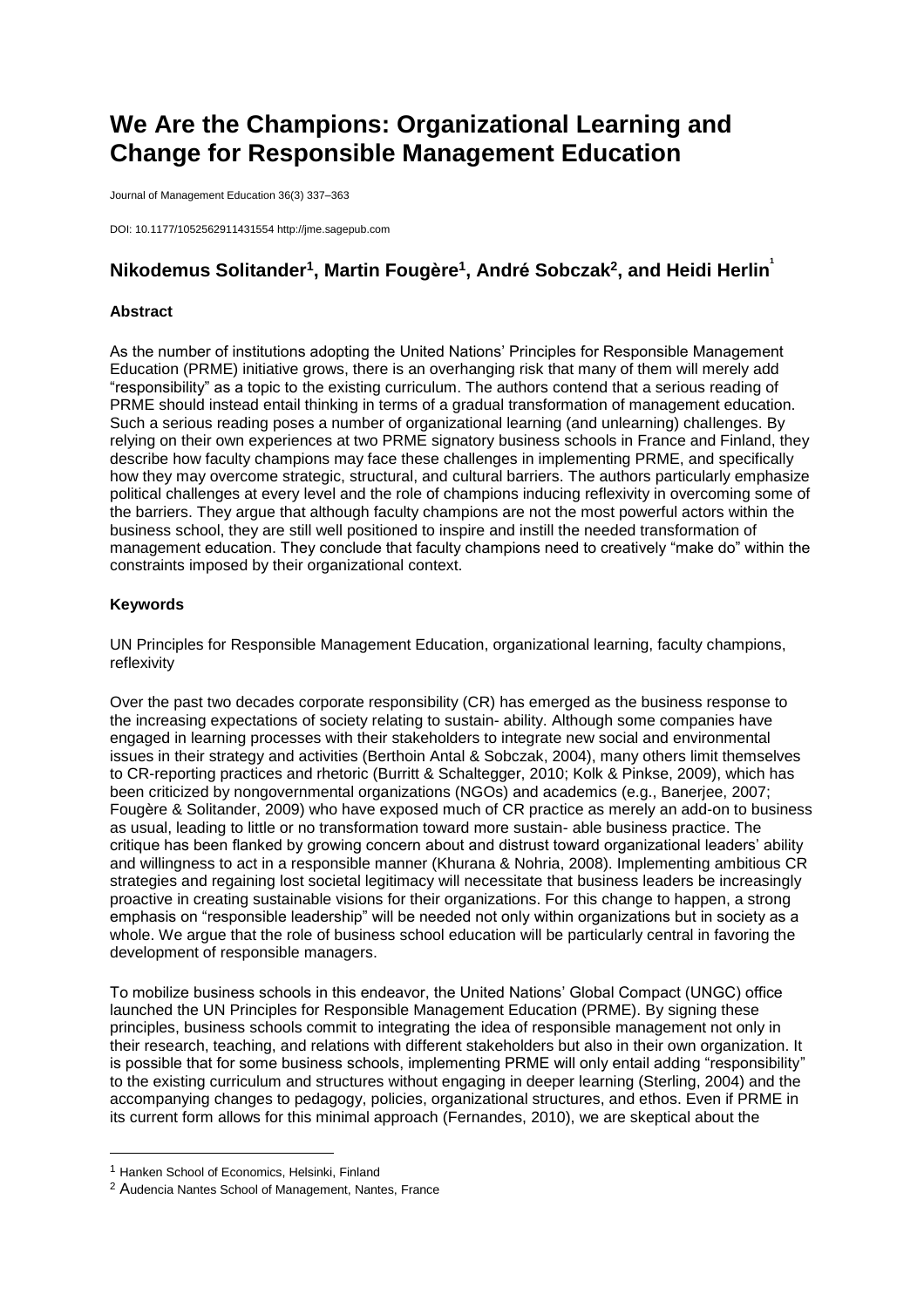potential of this approach to help redesign the role of management education in face of the current challenges and critiques.

Deeper organizational learning may not be a requirement of PRME, but we contend that if we are serious (as we are) about achieving the goals defined by PRME, there is a need to invite reflexive practice within business schools, critically examine existing assumptions and practice in management education through a "questioning attitude" (Marshall et al., 2010), and enable deeper change. A serious implementation of PRME will hence pose a number of orga- nizational learning challenges even to the most active business schools in the field of CR. "Education for change" necessitates changes in terms of both learning through higher education and learning within higher education (Sterling, 2004, p. 49). Thus, the general question we address in this article is the following: If the PRME initiative is to be taken seriously as a project aimed at transforming management education, then what are the organizational learning challenges for business schools? More specifically, in line with insights from organizational learning literature (Berthoin Antal, Dierkes, & Hahner, 1997; Lawrence, Mauws, Dyck, & Kleysen, 2005), we examine the challenges faced by (faculty) champions in the process of implementing PRME.

Whereas much of the contribution to the debate on responsible manage- ment education has focused on the pedagogical dimension—that is, the con- tent of the courses related to CR (e.g., Collins & Kearins, 2010; Kurland et al., 2010), their place in the curriculum (e.g., Christensen, Peirce, Hartman, Hoffman, & Carrier, 2007; Crane & Matten, 2004), and the teaching methods (e.g., Nicholson & DeMoss, 2009; Shrivastava, 2010)—this article highlights the importance of examining the integration of PRME both at the school level and in and through micro practices—in particular, teaching and learning practices. Our approach thus seeks to combine a focus on pedagogy with a more holistic view on how the integration of responsible management education can be organized, drawing in part on Rusinko's (2010) articulation of the different options for integrating sustainability in management education.

We describe and compare the organizational learning processes we have experienced in two European business schools—Audencia Nantes School of Management in France (henceforth Audencia) and Hanken School of Economics in Finland (henceforth Hanken)—that were among the early signa- tories of PRME at its launch in 2008. As faculty members interested in these issues, we (NS, MF, and AS) championed the adoption of PRME and have been largely in charge of their implementation in our respective schools, at school, subject, and course levels. As the two schools have developed differ- ent forms of organizational learning and differ in how social and environmental issues are integrated in teaching, we have regularly exchanged experiences and have developed several common projects to benefit from interorganizational learning in implementing PRME. This article serves as a reflection on the challenges encountered during these different (interorganizational, intraorganizational, and pedagogical) learning processes, with a particular emphasis on our roles as champions (Berthoin Antal et al., 1997; Lawrence et al., 2005). It is meant to be useful to PRME-affiliated and non– PRME-affiliated schools by describing in some detail what a serious reading of PRME may look like; how strategic, structural, and cultural barriers to such a serious reading may be overcome; and how some of the inherent challenges may be coped with—in particular those related to the politics of organizational learning.

After this introduction, the article is structured as follows: In the first section, we review relevant organizational learning literature to analyze the changes needed to implement PRME in order to identify possible barriers to learning and the role of champions in overcoming these barriers. In the second section, we illustrate this theoretical framework with the experience we have acquired in implementing PRME in our two business schools. After briefly introducing the organizational contexts of the two business schools, we discuss the different barriers we have met when implementing PRME and the ways we have striven to overcome these barriers. We conclude the article with some implications for achieving the changes necessary for responsible management education.

## **Organizational Learning for Responsible Management Education**

If business schools are to take the challenge of PRME seriously, and the task is to "develop a new generation of business leaders capable of managing the complex challenges faced by business and society in the 21st century" and "[embedding] corporate responsibility and sustainability [. . .] in the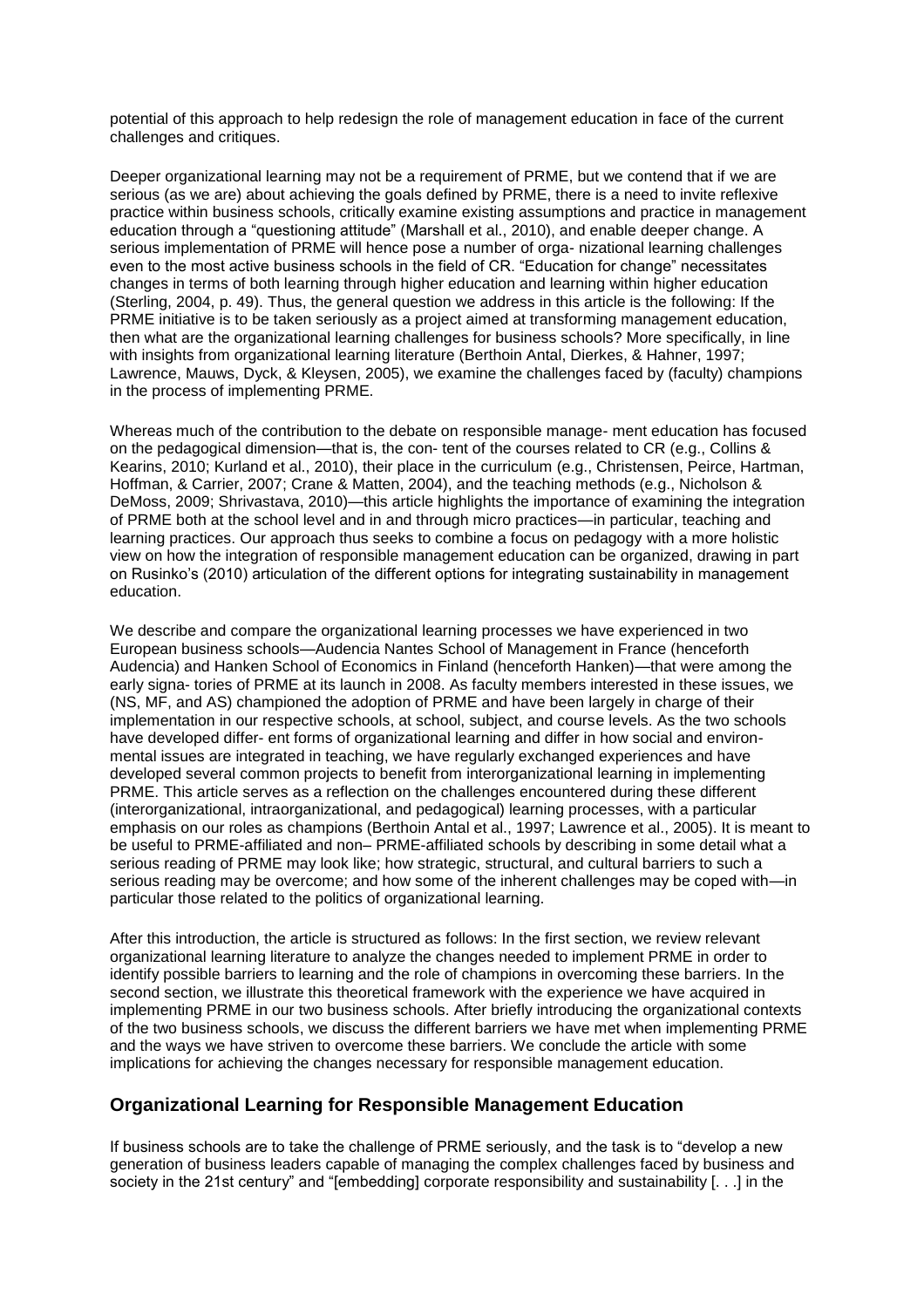main- stream of business-related education" (unprme.org), it will not only be a matter of adding ethics or CR to the curriculum as subjects or simply report- ing on "business education as usual" in a letter of support. Rather, it is our view that such adaptive change, although necessary, is not sufficient. The challenge is enabling change to a new state, that is, responsible management education. Such a transformation will require that those involved—teachers, researchers, students, and administrators engage in a reflexive learning process that will at times question the adequacy of the educational institution itself (Sterling, 2004). This process is challenging because business schools are not generally characterized by reflexivity, the "ability to encounter the familiar as new (unfamiliar) [which helps] to reflect on one's reflections" (Antonacopoulou, 2010, p. 7) but rather by the transmission of research findings and the development of instrumental skills that are aligned with the needs of business (Antonacopoulou, 2010; Sterling, 2004).

Rather than imposing a standard model of how business schools should integrate social and environmental issues in their teaching, PRME offers a (quite open) space for organizational learning, in a similar way as the UNGC does for companies (Kell, 2005; Ruggie, 2001). Participating schools are asked to report in a transparent manner their PRME-related activities, thus offering an opportunity for benchmarking among business schools. Yet PRME, open as it is, also opens up the opportunity for different interpretations that are not about transformative processes, as can be seen in a recent comment by the president of the Association to Advance Collegiate Schools of Business (AACSB; Fernandes, 2010):

[Being a] PRME signatory [. . .] simply means that a school must send a letter to the UN Global Compact indicating its support of the principles and intention to follow them. If a school is making progress in just one of the six principles, it is still eligible to be a signatory. (p. 1)

This position assumes that at least some of the knowledge and practices of responsible management education are already in place in most business schools and that PRME requires only limited selfcorrective learning by the participating institutions. In organizational learning literature (Argyris & Schön, 1978), such self-corrective learning is referred to as "single-loop learning," which can be interpreted as a "change within changelessness" (Clark, as cited in Sterling, 2004, p. 55). In our view, such a defensive reading of PRME is likely to undermine its ability to develop responsible leaders and further question the legitimacy of management education (Khurana & Nohria, 2008).

We posit that if PRME supposes an ongoing learning process—since the social and environmental challenges as well as stakeholders' expectations change over time (Berthoin Antal & Sobczak, 2004)—then the response from business schools should not simply be about keeping the system stable, that is, single-loop learning but also about transforming into a new state in rela- tion to the changing societal context and expectations (Sterling, 2004). This kind of change requires deeper, "double-loop" learning (Argyris & Schön, 1978), which entails a questioning of fundamental assumptions through reflexivity (Antonacopoulou, 2010; Sterling, 2004)—including questioning of the organization's underlying norms or values (Argyris & Schön, 1978)— and the unlearning of current practices (Antonacopoulou, 2010; Dehler, 2009), both of which pose great challenges for business schools.

As Sterling (2004, p. 49) notes, one of the main challenges of integrating CR in institutions of higher education is that they are designed for the provision of information and ideas in relation to "education for change" (learning through higher education) rather than for a change in education (learning within higher education). Business schools are not primarily reflexive organizations, which poses a profound challenge for organizational learning. The need for more reflexivity in business school education has been underlined by many scholars with an interest in critical management education (e.g., Cunliffe, 2004; Gutiérrez, 2002). As Antonacopoulou (2010) puts it, although reflection provides a necessary foundation for initiating change by exposing underlying tensions, it can only lead to change if it is supplemented with reflexivity, the "ability to encounter the familiar as new (unfamiliar) [which helps] to reflect on one's reflections" (p. 7), Reflection involves giving order to situations, whereas reflexivity entails unsettling conventional practice and the ability to be critical of our own intellectual assumptions (Cunliffe & Easterby-Smith, 2004, Gray, 2007). But which are the practices that need to be unsettled in the context of implementing PRME?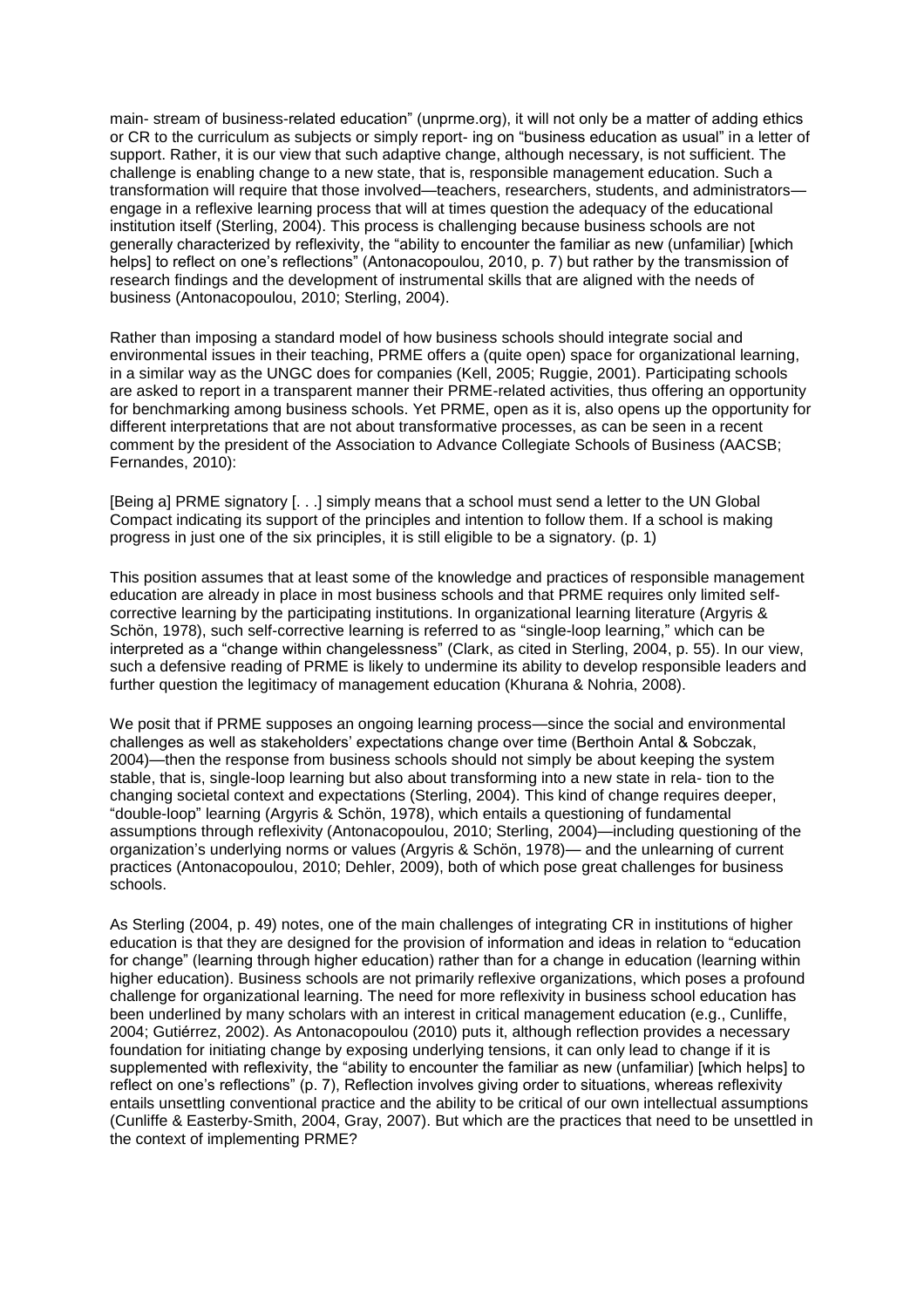Practices that act as barriers to organizational learning may be linked to the external context. This situation is particularly true in the field of CR since the need for organizational integration of these values is still questioned and contrasts with the focus on the short term as well as on financial performance indicators (Porter & Kramer, 2006). However, research (Argyris, 1990, Cohen & Levinthal, 1990) has shown that many key barriers are internal to the organization and may be linked to the organization's strategy, structure, or culture.

*Strategic barriers* include the lack of strategic interest in learning (Cohen & Levinthal, 1990) or the tendency to overlook the larger picture (Levinthal & March, 1993). Business schools are increasingly tied to short-term goals, notably in relation to the pressure of business school rankings in the competition for students and partner companies (Gioia & Corley, 2002; Harvey, 2008). This pressure may lead the business schools' management to focus on criteria used in the rankings rather than to develop their own independent long-term strategy. This behavior can be reinforced by a difficult financial context, in which public authorities reduce their contribution to academic institutions. In this situation, the need to integrate the social and environmental issues into teaching may not always be recognized as a strategic priority. The schools that have signed PRME have seemingly overcome some strategic barriers by garnering the support of the schools' highest leadership; but on the other hand, just signing PRME signals little in terms of action, deeper learning, or reflexivity—the large number of signatory schools (30% at the time of writing) that have not submitted their required sharing information of progress reports (SIPs) might be an indication of lack of action and transformation.

*Structural barriers* are typically linked to impermeable boundaries between different parts of the organization or between the organization and external stakeholders (Garvin, 1993). These barriers are challenging in the context of CR, since questions about business and its relation to ethics, nature, and society are inherently cross-disciplinary. In theory, this emphasis on cross-disciplinarity opens up for great opportunities, innovative approaches, and outcomes, in both research and teaching (Sims & Brinkmann, 2003). But in practice, successful cross-disciplinary approaches even within the same institution are harder to come by as the different departments often compete for the same resources, are weary of concepts "not invented here," and/or feel that they do not possess the resources to coordinate activities that span organizational boundaries.

This reluctance leads us to *cultural barriers*, which are often related to defensive routines denying the existence of a problem (Argyris, 1990; Wooten, Perry, & Hayes, 2004): This situation is where the lack of reflexivity is most problematic. Examples of cultural barriers include the rejection of CR in the curriculum based on the view that it is about values (with the belief that values are formed prior to higher education and/or that values are not/should not be taught at business schools) and/or the idea that CR is irrelevant (McKenzie & Polat, 2007).

### *The Champions*

Previous research on organizational learning has underlined the importance of different actors in overcoming and navigating past barriers of organizational learning (Schilling & Kluge, 2009). It has particularly emphasized the role of "sponsors" at the top level of the organization who should highlight the need and the strategic interest for learning (Berthoin Antal et al., 1997). PRME recognizes the role of sponsors by requiring the signature of the business school's dean in support of the principles. Research has, however, also shown that organizational learning supposes the active involvement of cham- pions at lower levels to overcome the barriers to organizational learning (Berthoin Antal et al., 1997). Although recognizing that each champion might possess different skills and resources (Lawrence et al., 2005, p. 189), we here define (drawing on Antonacopoulou & Chiva, 2007) PRME champions as faculty members, who through engagement in teaching, research, and educational politics, navigate the tensions between individual and organizational priorities in implementing PRME. The role of the champion in this context is to effectively try to foster organizational learning, acting with a mind-set of critical reflexivity while doing so. Following Cunliffe (2009, p. 93), we see it as central that champions are faculty members who dare to enact their own criticality, as we cannot expect the future managers we educate to be reflexive of the very system they (and we) are part of if they are being challenged to do so by the "comfortable" and unreflexive academic. The emphasis on reflexivity also highlights the important relationship between organizational learning and individual learning (Argyris & Schön, 1978), where the champion is engaged not only in teaching but equally in learning.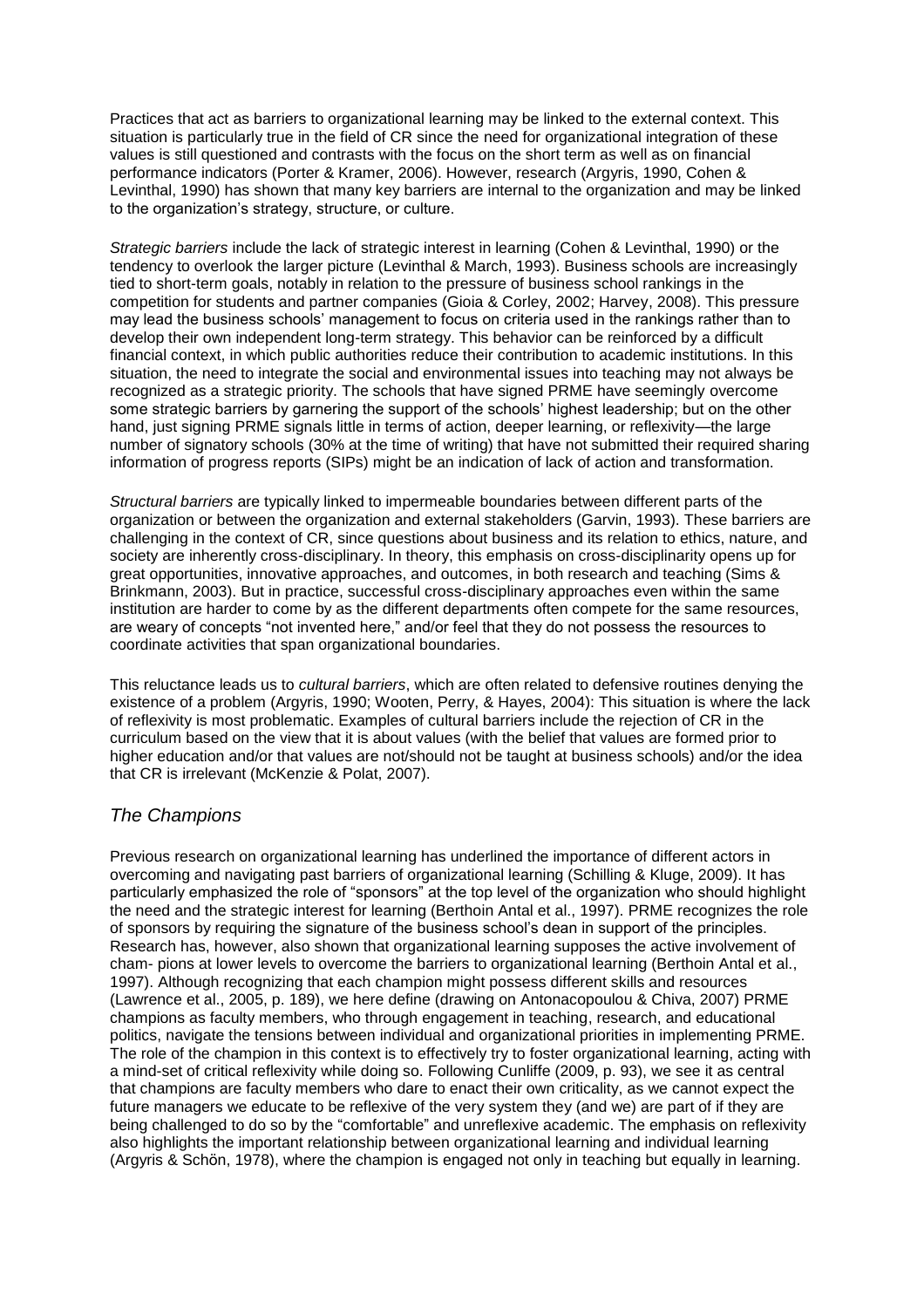As members of the faculty in our two business schools, we have striven to act as such champions, actively promoting the adoption of PRME and then being empowered to implement PRME not only through courses we teach but also with possibilities to create new structures. Our involvement in preparing the schools' SIPs, as well as the opportunity to compare the approaches of our two schools, has also opened up some avenues for reflexivity. In this process we have encountered a number of challenges that relate to the discussion of how champions have to rely on different skills to cope with "the politics of organizational learning" (Lawrence et al., 2005, p. 189). Such coping entails taking into account "inequalities of power and control, the diversity of perspectives and motives underlying learning, and the tensions between individual and organizational priorities in learning" (Antonacopoulou, 2006, p. 467). However, it should be noted that the politics of organizational learning is not a "dysfunctional aspect that needs to be remedied" (Lawrence et al., 2005, p.188) but, rather, often an intrinsic part of the learning process that needs to be understood by PRME champions in their multiple roles as administrators, researchers, and teachers. Also, any action taken by the champions will in itself be part of the politics of organizational learning. For deeper learning to occur, schools need active champions "who are willing to engage in political behavior that pushes ideas forward and ensures their interpretation, integration, and institutionalization" (Lawrence et al., 2005, p. 190).

## *Coping With the Politics of Organizational Learning*

First, to gain acceptance for the changes brought about by PRME, champions need to "engage in the influence tactics necessary to gain [their] acceptance by others," which means that they need to be able to "access informal net- works, frame the idea in a compelling manner, and manage the ambiguity of the process" (Lawrence et al., 2005, p. 189). PRME itself provides such a platform for legitimization, as does the rising interest of accreditation organizations such as the AACSB and the European Foundation for Management Development in integrating CR in the curriculum. Framing PRME within the context of accreditation can thus be used as a tool to address strategic barriers. The champions can also use the networking opportunities provided by PRME and accreditation organizations to gain knowledge about what kind of influence tactics are being applied at other schools.

Second, to make a difference at the school level, champions should ideally have "the authority to ensure that collective action is enforced and [. . .] a direct link to the organization's dominant coalition" (Lawrence et al., 2005, p. 189). It does not necessarily mean that champions are located at the top of the school's hierarchy but that they at least have good opportunities to communicate directly with people involved in strategic decision making.

Third, the pan-organizational institutionalization of the changes may require the champions to be members of the dominant coalition (Lawrence et al., 2005). For champions such as us, who are not quite influential enough to directly impose new systems, it typically means that we have to act within certain constraints and need to "make do" with the limited possibilities we have while trying to convince the dominant coalition that some pan-organizational change is needed. Of these make-do tools, the role of teaching and access to formal/informal networks of cooperation are especially central, as will be discussed later. However, to convince the dominant coalition, champions need to be not only motivated by the challenge of implementing a serious reading of PRME but also willing to engage in political behavior in order to ensure its successful institutionalization.

### *Tools for Overcoming the Three Types of Barriers*

Increasing the level of reflexivity is central in the process of overcoming barriers of organizational learning (Antonacopoulou, 2010; Gray, 2007). Reflexivity involves examination of "normalized" educational strategies, programs, and organizational practices (Cunliffe, 2009) to understand how and why these might affect or hinder organizational learning. Thus, we dis- cuss some of the practices and tools that champions could use in their attempts to be reflexive and thereby contribute to the establishment of a new state that could be referred to as responsible management education.

Our own involvement on both macro and micro levels allows us to reflect on our implementation of PRME in our respective schools. Although we were not aware of Rusinko's (2010) matrix of four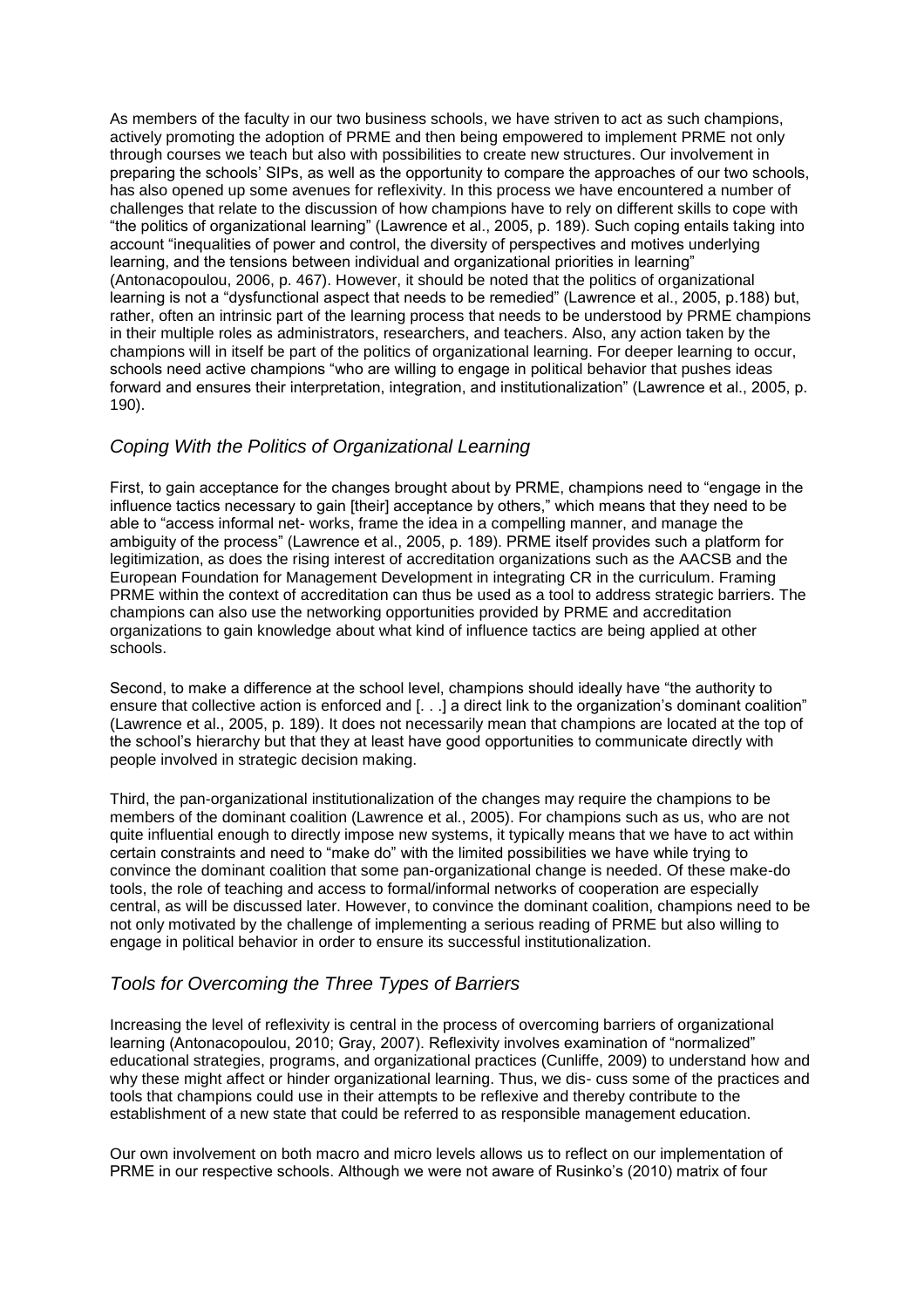options (see Figure 1) when implementing the principles, we find the matrix particularly useful in describing our roles as champions, the organizational learning challenges we have faced particularly in terms of strategic and structural barriers, and the different measures we have taken at the more macro level (in terms of using existing structures vs. creating new structures, and keeping narrow, discipline-specific focus vs. opting for a broader, cross-disciplinary approach) in our schools.



**Figure 1.** Options for integrating corporate responsibility in management education Source: Adapted from Rusinko (2010).

The two axes in Figure 1 can be seen as a combination of strategic and structural dilemmas we have faced when implementing PRME; but the different options are not necessarily mutually exclusive, and we will show that our implementation has involved a blend of the different options. Although Rusinko (2010) suggests that it makes sense for faculty champions to start in Quadrant 1, she also points out that they "can work with other faculty members in their disciplines to facilitate wider dissemination of sustainability across the curriculum" (p. 517). We would go further and claim that it makes sense to empower these champions and let them come up with creative propositions and solutions for how to implement the principles. In our respective experiences, we believe that it is this empowerment of the champions that has made some real change possible, as we will discuss later.

## **Illustrating Organizational Learning for PRME Within Two Schools**

To illustrate the theoretical analysis of organizational learning processes in implementing PRME and the different barriers, this section focuses on our experiences in two different business schools in Europe (Audencia in France and Hanken in Finland).

In identifying the different barriers and means for champions to deal with them, we rely mainly on our own experiences but also draw inspiration from interview accounts from both our students and ourselves. At Audencia, AS collected reflections from all the students of the school's CR track on the pedagogical and content differences between courses related to CR and other courses. In addition, AS conducted eight individual interviews with some of these students to reflect on and complement the written statements. At Hanken, NS, MF, and HH carried out interviews about the learning experiences of students within the school's cross-disciplinary "Corporate Responsibility Study Module" (CR module) with 11 students in three focus group interviews. HH also interviewed heads or representatives of each department at Hanken to get an overview of the integration of CR topics in the different subjects. Finally, HH also interviewed NS, MF, and AS asking them to reflect on (and question) their pedagogical approaches in their respective courses.

As described in the previous section, organizational learning depends to a large extent on the organizational context, which also lays the foundation in terms of the role of the champions, and the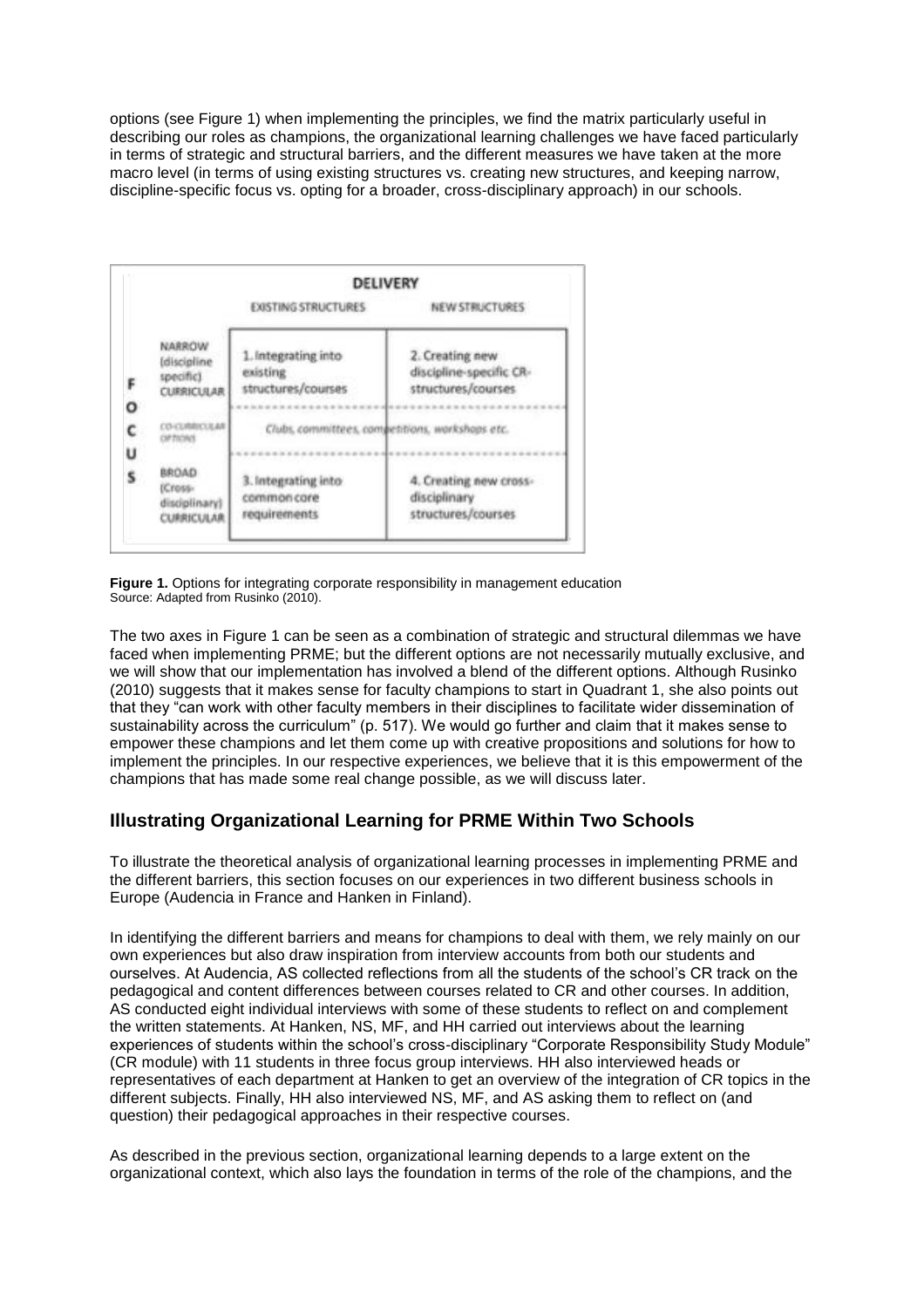resources at their disposal. Thus, we first set the frame in which the learning processes took place, by briefly describing the two schools' governance systems and the actors involved in the implementation of PRME.

## *PRME in the Organizational Context of theTwo Business Schools*

Audencia is one of the top business schools in France. Independent from university, it is governed by a board composed of representatives from the local chamber of commerce and from the local government. The board appoints the dean, who acts as a director general and appoints in a unilateral way all the other members of the school's management, including the pro- gram directors, the dean for academic affairs, and the heads of the different disciplines. The dean also has the final decision on the recruitment of new faculty members who have employment contracts similar to white-collar employees in companies, which differs from professors in French universities who are civil servants. Over the past 6 years, Audencia has actively developed the integration of social and environmental issues in research and teaching. In 2004, Audencia was the first academic institution in France to sign the UNGC, and its dean has been involved in the task force that has drafted PRME—before being among the first to sign them.

Hanken is one of the leading business schools in Finland. Until 2010 it was a state institution, and all its employees were civil servants. As a result of the national university reform of 2010, it is now a corporation under public law (public university). Although the importance of private donations has increased through this reform, the majority of the core funding still comes from the State. Unlike Audencia (in France the business school system has always been clearly separated from the university system), Hanken provides the same degrees as universities (both master's and doctoral level) and can be considered to be a faculty of economics and business administration. Hanken is governed by a board led by an external chair and with members representing employee groups, students, and external stakeholders; the board is elected by a council representing employees and students. The board appoints a rec- tor (similar to dean) to lead the day-to-day operations. Hanken was among the first schools to sign PRME.

To provide some more context, in Figure 2 we use Rusinko's (2010) matrix to summarize how PRME has been implemented in both schools.



**Figure 2.** Audencia's (A) and Hanken's (B) organizational integration of Principles for Responsible Management **Education** 

Source: Adapted from Rusinko (2010).

To coordinate its PRME-related activities, Audencia has created an Institute for Global Responsibility. Directed by a member of the faculty (AS) and including 12 professors, the Institute cooperates with the different actors in the school. The first important step in the integration of CR issues in the curriculum occurred in 2004, when AS suggested the creation of the CR Track in the school's Master's in Management program, consisting of courses on CR and a team project conducted in partnership with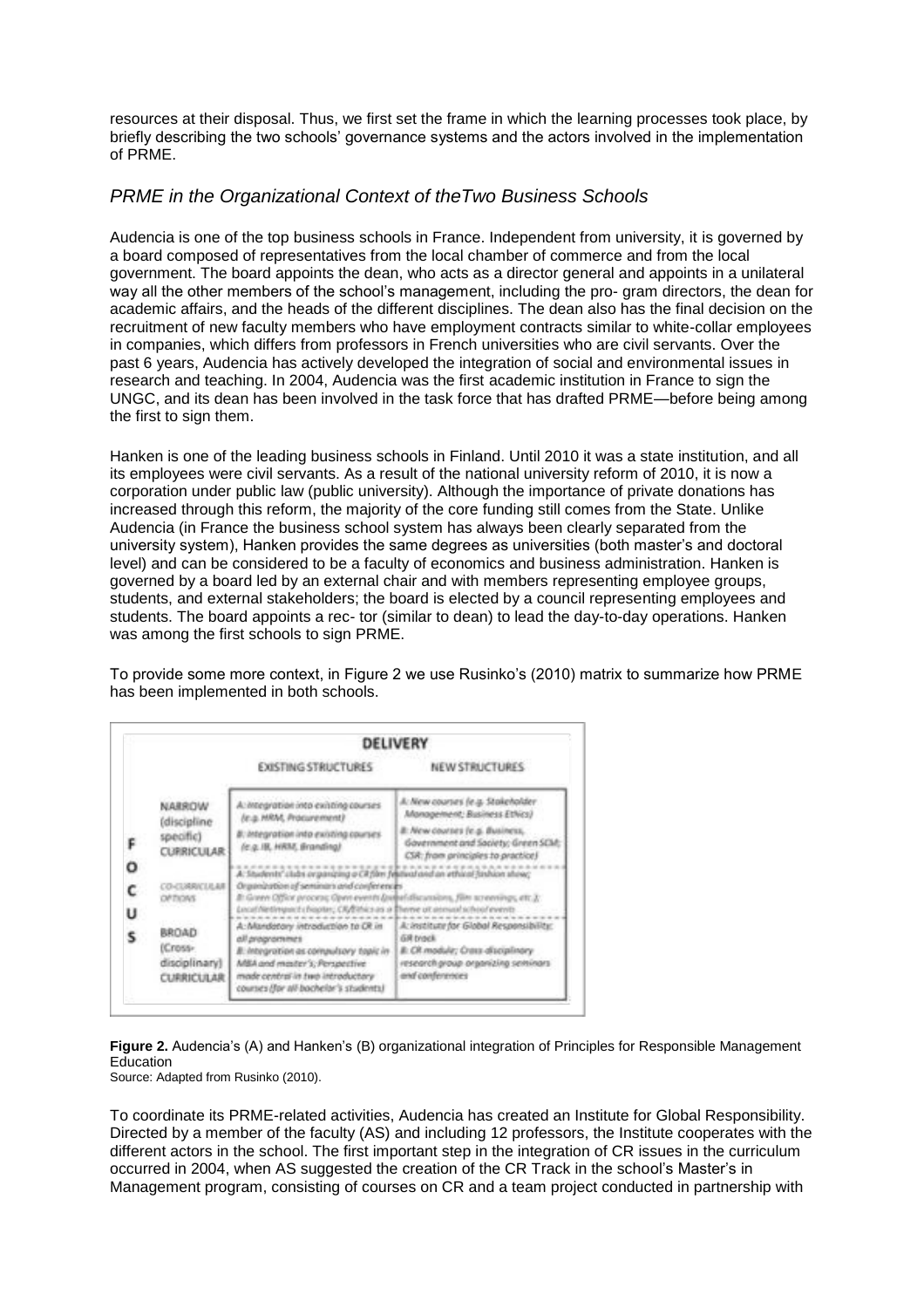local companies. Since 2006, CR as a topic has been directly integrated in all new specialized master's programs launched at the school. The development of new programs was used as an opportunity to experiment with new teaching contents and methods without having to change existing structures. Only after the first positive results of the CR track and the CR courses in some new programs did Audencia start the more difficult task of changing the existing programs by introducing relevant CR contents. Today, all existing programs within the school include a mandatory course on CR.

Unlike Audencia, Hanken has no independent unit dealing with responsibility issues. Instead, a budget has been allocated to PRME implementation as a project within the school managed by NS. The course structure, however, has been affected: A cross-disciplinary, elective study module in CR has been developed under the supervision of NS and MF. The module combines perspectives on CR from five different subjects with a minimum of four courses and is registered as a minor subject for the bachelor's and master's degree. When the module was first put together in 2008 it assembled existing courses that focused on CR issues as a central topic, but the previous year has seen addition of new courses that have been partially developed with the module in mind. Compared with Audencia, the development of the module at Hanken has clearly been more organic and less strategically steered. For instance, it has not been imposed that the subjects offer a course that fits the scope of the module; rather, it has been a voluntary matter from faculty champions from different disciplines. Thus, even if the module is a new structure, its assembled content is more reliant on existing resources and structures—although this setup has been evolving with the addition of new courses to the module. On the bachelor's level, CR as a topic has been heavily integrated into two existing courses mandatory for all students, which is an explicit development after signing PRME.

## *Overcoming Strategic Barriers in Implementing PRME*

The signature of PRME by the deans of our schools has contributed to high- light the strategic importance to strengthen the integration of CR in all activities. In Audencia, this strategic importance has been reinforced by the dean's involvement in the task force that drafted PRME. However, to conduct the necessary changes throughout the business schools and to develop reflexivity, the strategic importance ideally has to be recognized not only at the dean's level but in all parts of the organizations, in particular among the program directors and/or the heads of the different academic disciplines. For the latter, the integration of PRME in their activities may not always be a strategic priority. This situation is illustrative of the politics of organizational learning within the context of PRME, and our (political) role as champions is to contribute to raising the awareness about the strategic importance of implementing PRME throughout the school. To achieve this political aim, two kinds of actions may be undertaken. First, champions may convince the dean that he or she has to actively support the implementation of PRME by reminding the business schools stakeholders, and in particular the program directors and heads of disciplines or research centers, of its strategic importance. Second, champions may work directly with the latter to help them discover the strategic interest of integrating CR in order to adapt to the expectations of society and stakeholders.

At Audencia, both kinds of actions have been used. The champion (AS) has constantly cooperated with the dean in highlighting the strategic importance of PRME to the external stakeholders. The dean has signed the preface of the schools' annuals SIPs and introduced all major events in the school linked to CR. The dean even acted as moderator of the school's first PRME day in 2010, interviewing representatives of companies, NGOs, faculty, and the PRME office. The dean's personal involvement obviously had an impact on the recognition of the strategic importance of PRME among the internal stakeholders, in particular the program directors and heads of disciplines or research centers. Nevertheless, the champion also developed a more direct approach to influence the politics of organizational learning with these inter- nal stakeholders. He has, for example, cooperated closely with the school's MBA director in integrating CR in all courses taught in this program to differentiate it from other competitors in France. More specifically, he has underlined the opportunity for the school's MBA program to be ranked in the Aspen Institute's Beyond Grey Pinstripes Ranking that evaluates MBA pro- grams according to the integration of CR issues. As a result, the school's MBA program has been one of the only three French MBAs included in the top 100 of this ranking (in more general rankings Audencia is usually Number 6; CR thus becomes a source of higher status for the school, which contributes to strategic commitment to CR).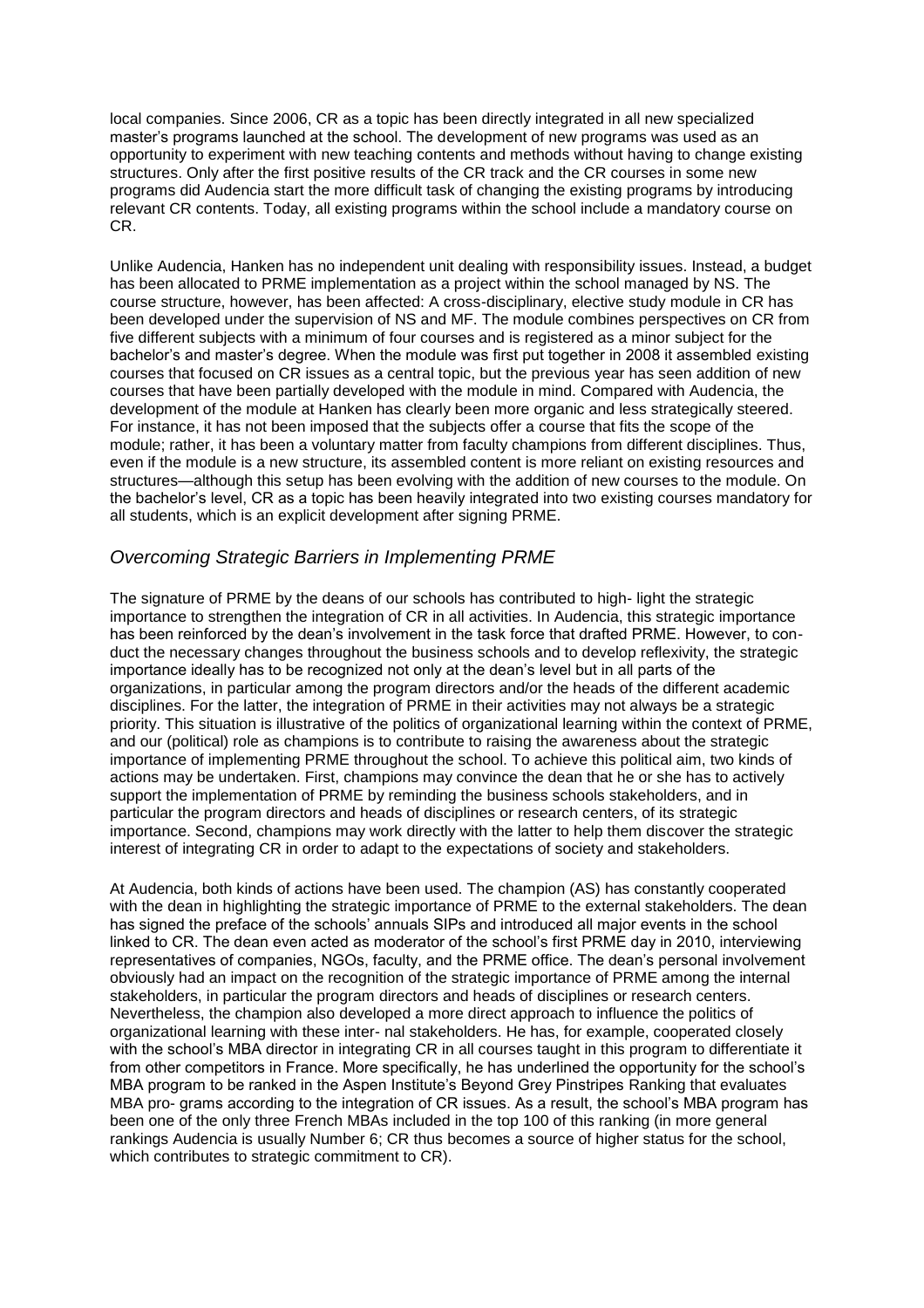In a similar way, the champion has worked with different heads of discipline and research centers to develop closer partnerships with companies by integrating CR in research projects or pedagogy. For example, he worked with the head of a research centre in marketing to enlarge the existing partnership with a supermarket chain by developing research on the expectations of consumers in the field of CR. The success of these cooperations was largely based on the lack of hierarchical power of the champion, who, rather than imposing the integration of CR, convinced his colleagues of the strategic value this choice would have for the activities they were managing. Whereas the sponsors may use their power to impose the school's general commitment to PRME, the champions may rely more on pedagogical tools to provide them political leverage, trying to nudge different actors into discovering their own interests in implementing PRME in their own activities or even to go further in order to differentiate their activities from other parts of the school.

At Hanken, the successive deans have also written the preface to the SIPs, showing their continued commitment to PRME. Overall, however, the level of strategic priority that has been given to CR issues has been comparatively lower than at Audencia. This difference has to do with Hanken's governance system and its more "bottom-up" decision-making culture, which both empowers champions (initiatives are welcome) and constrains the strategic implications of their actions (an implementation in every discipline cannot be imposed or even strongly supported from the top). Interestingly, PRME itself has been used by the champions as a political lever to overcome these strate- gic barriers, in two main ways.

First, SIPs have been used to raise awareness on CR issues, not only because they have given opportunities to the deans to reflect on these issues when writing the prefaces but also because the reports have been occasions for efforts of both internal and external communication. The design and con- tents of Hanken's reports have received positive feedback from other schools involved in PRME, which has been noted by the deans and has contributed to raising PRME on their strategic agenda. Second, the possible relation between PRME and further accreditation of the school has been used as a lever. Initially, PRME was marketed by NS and MF to the leadership of the school with the anticipation that CR in the curriculum will become a more explicit issue in accreditation processes in the future. In this case, the influence tactics used did not need to be very strong as the dean had picked up similar signals through formal and informal international networks and was thus very keen on the idea.

Hanken is now in an AACSB accreditation process, and as a consequence the leadership has allocated more explicit strategic importance to how CR and ethical issues are integrated in the curriculum. NS and MF have thus been invited to give their input on these strategic issues. In addition, the cooperation between Audencia and Hanken has been highly valuable here since AS and MF have held a session on the implementation of (and cooperation on) PRME at the AACSB conference in Paris during Fall 2010; this cooperation has helped put both schools more strongly on the map as role models in terms of PRME implementation, which in turn has helped raise awareness of the strategic nature of PRME internally.

### *Overcoming Structural Barriers in Implementing PRME*

Implementing PRME throughout the business school presupposes that several structural barriers be overcome. Overcoming structural barriers is particularly the case when it comes to integrating CR in the different disciplines. A serious integration of social and environmental issues in all existing disciplines and programs indeed requires complex organizational learning processes, including in particular unlearning (Sterling, 2004). Even in case of a clear decision from the dean in this direction (as has been the case at Audencia), which helps overcome the strategic barriers, the champion will have to actively convince the different heads of department and/or program directors to change the curriculum. This change can be difficult since the new contents will have to replace some existing contents, as it is not desirable to just add more hours. For example, at Hanken, faculty of some subjects have expressed unwillingness to participate with courses in the CR module in fear that it would increase the class size and thus make classes too large to handle with current resources. Furthermore, there has to be some control to ensure that faculty effectively deals with the integration of new content. In any business school, such a process would meet strong structural and cultural barriers since most faculty members are keen on their academic freedom to decide on the relevant knowledge to transmit to students. Again, this situation is illustrative of the kind of politics of learning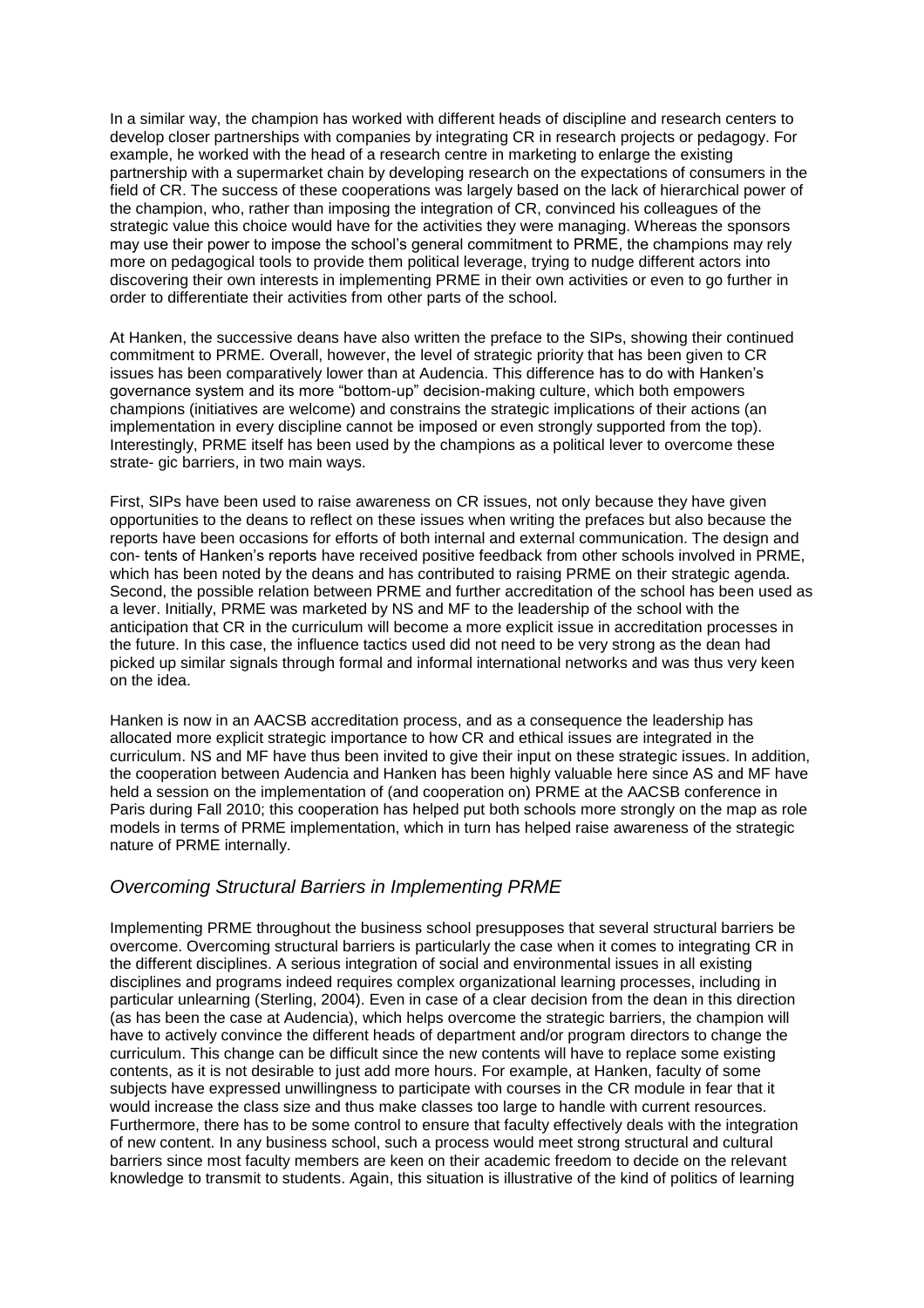that will almost always be present in institutions of higher education but that have to be addressed when attempting to induce change.

The experience at both Audencia and Hanken is that a cross-disciplinary approach can be established by relying more on faculty members in different disciplines rather than only on top-down decisions from program directors and/or heads of departments. As champions, we have dealt with the issue by using our informal networks across different disciplines and tried to convince other potential champions to integrate PRME in their own teaching or even to create new courses more in line with the principles. At Audencia, the experience of some programs has shown that the support from the program director alone is not enough. In the past, despite the director's official support to inte- grating PRME throughout all courses, students reported that not all professors were actually referring to these issues and that sometimes they were unable to reply to students' questions relating to CR. The program director and AS thus decided to invite the whole group of faculty involved in the pro- gram to discuss how to integrate CR and to provide them support in identifying relevant case studies or faculty members in their disciplines who might help them relate to this field or replace them for parts of the teaching.

At Hanken, the implementation of PRME and the CR module has been "two-headed" (by NS and MF), that is, from two different departments, which has helped both students and staff understand that CR is cross- disciplinary. However, one problem has been that the resource allocation system of the school leads to incentives for departments to compete for recognition. These political tensions caused by internal competition between units are particularly (and probably increasingly) common in business schools. At Hanken, such tension has posed a number of challenges as well- intentioned senior faculty members from the two departments have dis- cussed PRME with other top decision makers at the school by putting more emphasis on the individual merits of NS and MF rather than on the value of our cooperative work. This situation has made it obvious that it is critical to show how the valuecreating "capital" in PRME implementation has been the cooperation made possible by informal networks and social capital rather than financial resources devoted to PRME implementation. NS and MF have struggled with these individualizing dynamics several times. We are still, at times, faced with such tensions, and we strive to remind decision makers that when it comes to PRME, cooperation is the name of the game.

Another key structural barrier that we have identified at Hanken is the "not invented here" syndrome: When faculty decision makers do not want to take on CR in their department because they believe it does not relate to central discussions within their field. An interesting way in which such politics of learning has been addressed is through the use of student feedback. For example, a marketing student taking courses in the CR module pointed out in a focus group interview that there are many ethical questions you could discuss in marketing and we're not doing that, touching upon that at all in our courses . . . [But now] I've noticed in my courses, that the students have started to take these things into consideration, like environmental issues and started opening discussions about them in class.

Thus, teaching in itself can lead to spreading the demand for more CR-related course content in other disciplines, which helps overcome both structural and cultural barriers. Also, as was the case with strategic barriers, PRME itself provides a tool that might be used to address structural barriers. At Hanken, as we have collected data for the SIPs we have noted the organizational politics at play when department heads all want to show something tangible for their subjects as they are aware that other subjects will showcase publications, courses, or other CR-related activities. As the activities that are reported on by each subject (or by other schools) increase, so does the pressure to keep up or at least not to be left behind completely. The SIPs can thus also be a tool for reflexivity through which department heads are "forced" to reflect on the subject's relation to CR and responsible management education. The champion can leverage this process by being active in the collection of data for the SIPs, for example, by asking program leaders and heads of departments questions related to the integration of PRME with the intent of making them encounter the familiar subject as new and by actively raising awareness internally about the SIP reports on its publication.

### *Overcoming Cultural Barriers in Implementing PRME*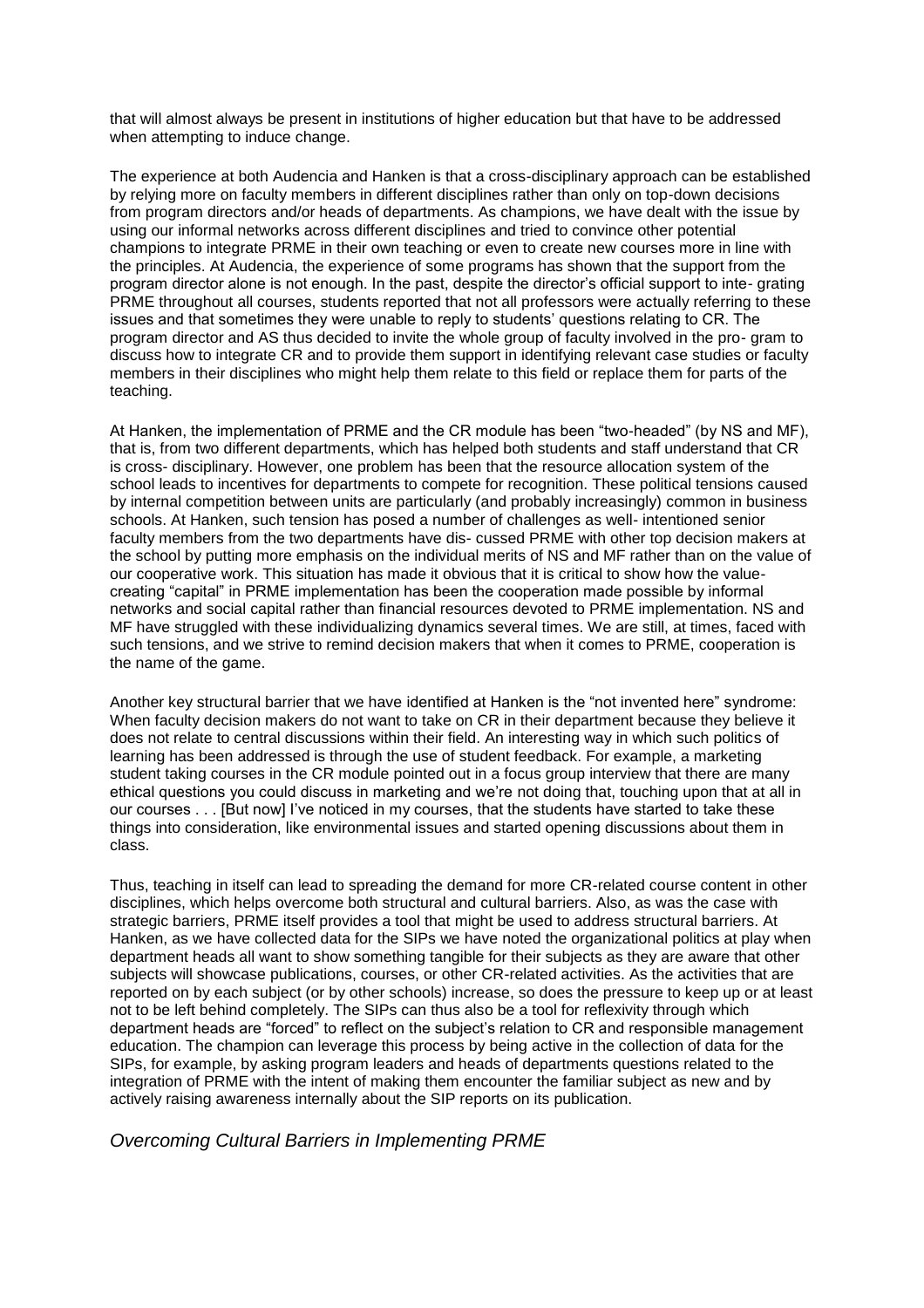The process of implementing PRME and integrating CR in teaching will also most likely meet cultural barriers and reveal politics of organizational learn- ing in the form of a resistance to change, in particular when the aim is to promote critical thinking and reflexivity among both faculty members and students as well as to help students develop the necessary skills to take con- crete actions once they have become managers. To promote critical thinking and reflexivity, champions may explicitly invite the students to question the values that are being conveyed within different courses.

At both schools there are many PRME-related processes that are used as occasions for enhancing reflexivity, and thus they bring about cultural change. We wish to reflect here on two main processes that are common for both schools. First, the very planning impetus that PRME gives rise to—setting in motion different processes—leads to more reflexivity and cultural change. Recently, a partnership between Audencia and the World Wide Fund for Nature has led to regular interactions between faculty members and the representatives of the NGO. To disseminate reflexivity among students and employees, Audencia finally decided to organize each month a CR workshop where an expert or an activist in the field of CR presents his own experience and discusses with the school's internal stakeholders the ways such practice may inspire them to change their own behavior inside the school.

An example from Hanken that illustrates the planning impetus very well is the World Wide Fund Green Office process that was launched as a result of thinking about what could be promised in terms of organizational practices and internal operations of the school (the "addendum principle" of PRME) on Hanken's first SIP. The way Green Office is meant to function is precisely as a device for reflecting on how everyday actions have an environmental impact, and it has turned out to be a good way to enhance cultural change not only in everyday practices but also in awareness and willingness to reflect on what more responsible individual action entails.

Second, and perhaps most important, the implementation of PRME has contributed to enhance student and faculty reflexivity on management education and business practice at both schools (which may lead to enhanced faculty reflexivity through student feedback, as seen relating to structural barriers with the example of marketing), though in slightly different ways. There is a difference between Audencia and Hanken in the extent to which the pedagogical approaches favor a neutral stance or a steering of values. Audencia has clearly decided to affirm CR as its core value, which has also been inte- grated in the school's mission. Audencia does not aim at imposing these values, but the school wants to convince students to adopt them by emphasizing the added value for themselves as persons and for the companies they will work for. At Audencia, AS has developed a CR track for students who want to develop their skills in this field beyond the mandatory courses for all students. Within this track, students have the opportunity to discuss issues with representatives from different stakeholder groups, including those with a critical view on business. Encouraging such discussions may favor reflexivity and start changing the organizational culture at the margin. AS has also created a blog and uses social networks to enable the students to reflect on different CR initiatives. The students of the CR track also have to do an internship in the field and to develop a concrete CR project in the local com- munity. Here, AS acts as a tutor for the students and mobilizes his personal network as well as the ones of the different actors within the school to open new opportunities for the students.

At Hanken, it has been an explicit pedagogical approach of NS and MF to include exercises where students are challenged to see "the familiar as new," that is, engage in reflexivity. In these types of assignments, students are asked, for example, to reflect on the values taught within their own majors. As is apparent in the example of students calling for a problematization of marketing, such student reflexivity may in turn lead to more faculty reflexivity: According to marketing faculty, the recent increased support for the integration of CR into the marketing curriculum has been directly related to student demand in this direction. However, several of the students inter- viewed at Hanken also pointed out that it should not be the role of business school educators to steer values—an understanding that is strengthened by Finnish academic culture that emphasizes "academic neutrality"—and that it might already be "too late" to affect the values of the students. The interviewees also, at times paradoxically, concluded that taking the CR module courses has affected their values and way of thinking:

[When] I started at Hanken with finance as a major it was quite the contrary [to the CR courses] there [was] a view from only inside the company and it was almost as if the company itself is the centre of the world somehow. [The mentality was] to develop and grow and internationalize and you don't really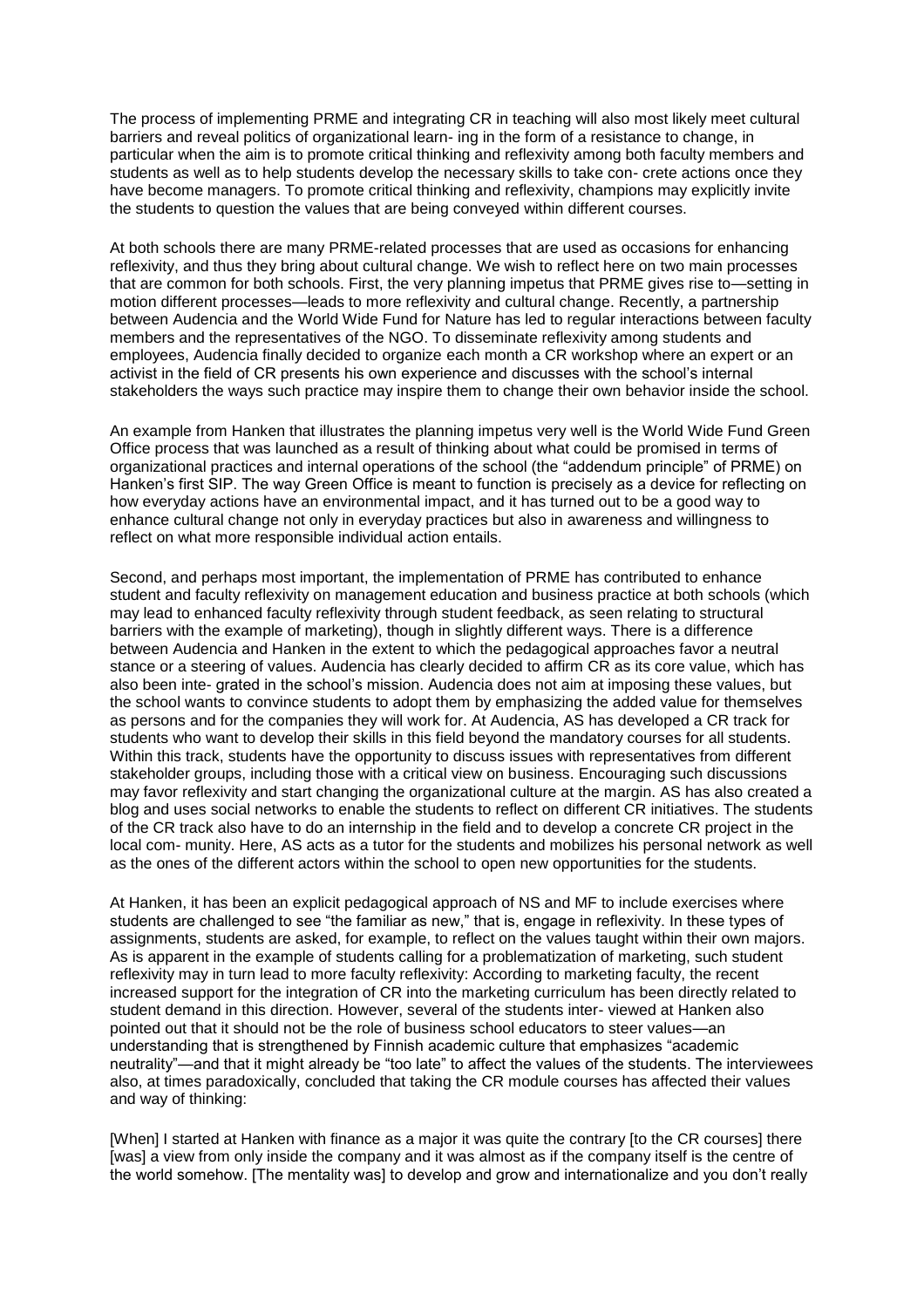think about different aspects—only that. And then you had marketing courses where you have the individual and the focus is how to sell and why to buy but you're not questioning the whole background or the effects of it—so yes, my vision has changed a lot since I started.

This view highlights well one of the most difficult cultural barriers at business schools: the naturalized understanding that values are not taught at business schools, only facts. We are critical of this view and see it as a lack of reflexivity among educators as problematic for implementing PRME.

# **Conclusion**

This article has explored the challenges and dynamics of organizational learning in the context of a serious reading and implementation of PRME in business schools, with a focus on two early signatories from France and Finland. In both schools, a process of gradual change has taken place, leading to increasing importance of responsible management education at strategic, structural, and cultural levels. This process of transformation is still ongoing as we are still in the early days of PRME, but it makes sense to briefly discuss the latest developments and where both schools now stand. At Audencia, the hard work of AS and his colleagues in the field of "global responsibility" has led to an exceptional strategic recognition of these issues. In a process of redefining the strategic priorities of the school, in 2011 all faculty members engaged in a reflection process of what the core subjects within the school are and should be, and the result was that the key distinguishing feature of the school's identity should be global responsibility. As a result, AS has now been appointed director of research, which shows how strategically important global responsibility is now considered at Audencia. At Hanken, responsibility issues have not reached such strategic significance, as a bottomup culture makes the process more organic. But the inter- national, cross-disciplinary academic conference organized at Hanken by the local champions in April 2011 (in cooperation with Audencia and another PRME signatory school, Instituto Superior de Administração e Economia/ Fundacao Getulio Vargas in Curitiba, Brazil) has led to enhanced responsibility awareness across subjects within the school, as conveners from four different subjects (management and organization, marketing, supply chain management and corporate geography, and politics and business) were involved, and streams related to finance and law were convened by faculty members from partner schools. Thus, recognition of the importance of social responsibility matters is also very much on the rise at Hanken, and there is optimism about more integration across all subjects in the future.

In our experiences as champions seeking to inspire a gradual transformation of management education at our respective schools, we have found that organizational learning barriers related to strategic, structural, and cultural issues pose significant challenges to the deeper learning necessary to enable such a transformation. Table 1 summarizes the central common challenges we have found at the two schools, the steps we as champions have taken to address them, and the general recommendations that we would derive for other faculty champions.

One important lesson that we believe can be learnt from our analysis of how these barriers have manifested themselves and how they have been addressed at two PRME signatory schools in Finland and France is that PRME, loose as it is, requires local translations, a creative way to develop local solutions, and strategies for coping with the inevitable politics of organizational learning—for instance, by using PRME itself as political leverage for strategic, structural, and cultural change. In the current, increasingly globalized environment in which business schools evolve, under pressure from different accreditation organizations and global governance initiatives such as PRME, it is important to bear in mind that full standardization is not desirable: An adaptation to the local organizational context and the most salient social and environmental challenges is more important than a systematic ticking of standardized—and sometimes meaningless—boxes (Berthoin Antal, Oppen, & Sobczak, 2009). However, we still believe that our experience can lead to some general guidelines to other PRME signatories: By highlighting the importance of the local organizational context, we have focused on the central role of PRME champions (Lawrence et al., 2005) in (a) coping and engaging in the politics of organizational learning and (b) identifying, navigating past, and eventually removing the barriers of organizational learning by using an arsenal of make-do resources, such as informal net- works, interand intraorganizational/disciplinary collaboration, and pedagogy in teaching.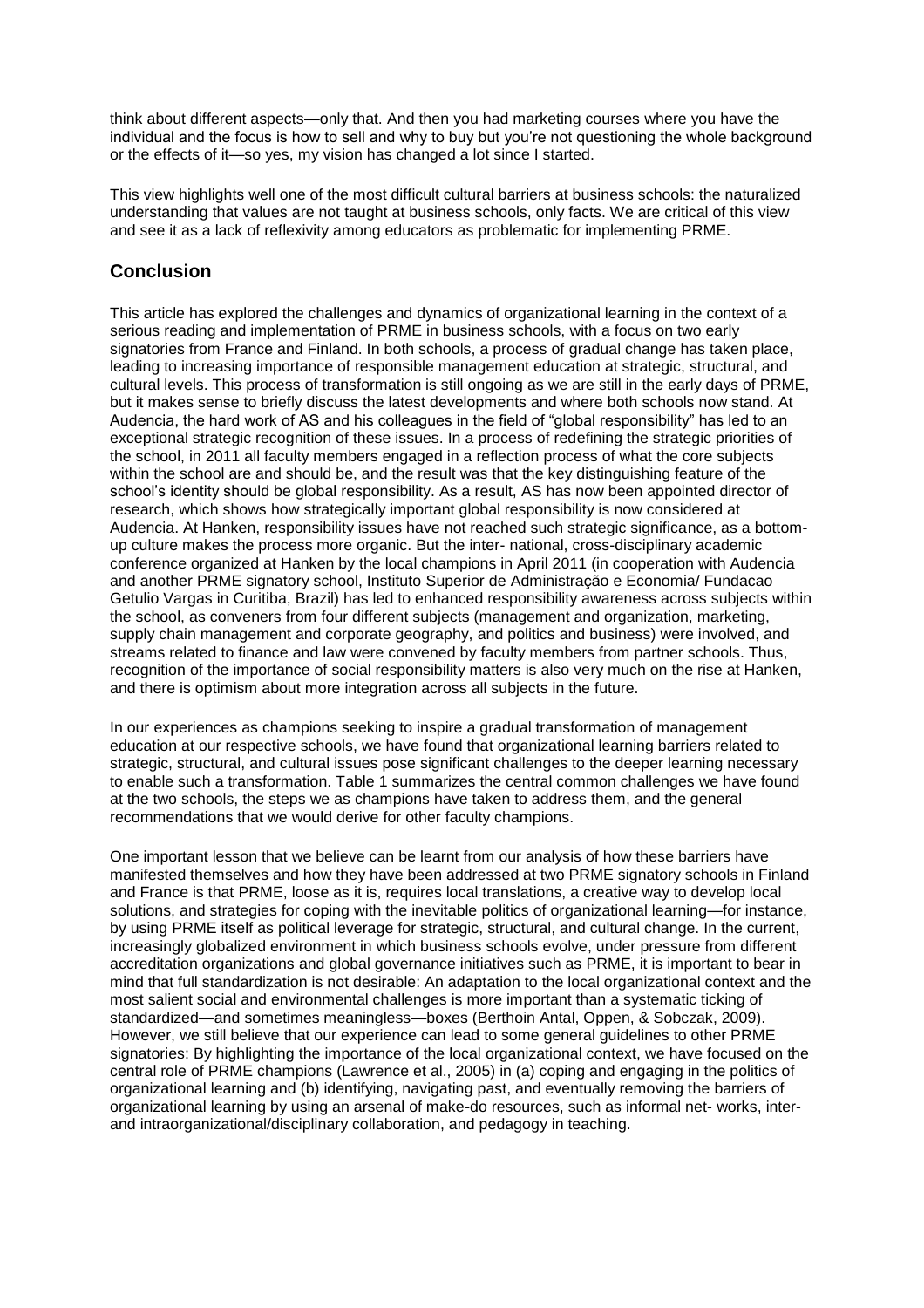**Table 1.** Summary of Central Barriers to Organizational Learning at the Two Schools and Possible Recommendations

|                            | Challenges                                                                                                                                           | Champions Actions at<br>the Two Schools                                                                                   | Recommendations for<br>Champions                                                                                                       |
|----------------------------|------------------------------------------------------------------------------------------------------------------------------------------------------|---------------------------------------------------------------------------------------------------------------------------|----------------------------------------------------------------------------------------------------------------------------------------|
| Strategic barriers         | Questioning the strategic<br>importance of CR in the<br>curriculum                                                                                   | Using AACSB<br>accreditation and Beyond<br><b>Grey Pinstripes ranking</b><br>as strategic lever                           | Making the link explicit<br>between accreditations<br>and CR in the curriculum                                                         |
|                            |                                                                                                                                                      |                                                                                                                           | "Lighting the path" for<br>others to discover their<br>own interest in<br>implementing PRME                                            |
| <b>Structural barriers</b> | Balance between stand-<br>alone courses and<br>integration into all<br>disciplines                                                                   | Approaching CR as a<br>strictly cross-disciplinary<br>subject                                                             | Building on existing<br>resources to create new<br>structures                                                                          |
|                            | "Not invented here"<br>syndrome among faculty<br>of certain subjects                                                                                 | Using informal networks<br>to help colleagues<br>identify relevant CR<br>approaches                                       | Encouraging students to<br>raise CR issues within<br>courses/disciplines that<br>lack such understanding                               |
|                            |                                                                                                                                                      |                                                                                                                           | Active data collection for<br>the SIPs, including<br>interviews of faculty                                                             |
| <b>Cultural barriers</b>   | Business schools not<br>primarily reflexive<br>organizations-difficulty<br>of seeing the familiar as<br>new for leadership,<br>faculty, and students | Designing exercises<br>where students critically<br>reflect on the values that<br>are being taught at<br>business schools | Increased<br>problematization in<br>teaching about the image<br>of business school<br>teaching as "value free"                         |
|                            | alike                                                                                                                                                | Using the PRME as a<br>tool to question existing<br>conventions in teaching<br>and administration                         | Approaching PRME<br>implementation through a<br>serious reading of PRME<br>and using it as a tool for<br>seeing the familiar as<br>new |
|                            |                                                                                                                                                      |                                                                                                                           |                                                                                                                                        |

Note: CR = corporate responsibility; AACSB = Association to Advance Collegiate Schools of Business; PRME = Principles for Responsible Management Education; SIP = sharing information of progress.

We have demonstrated that to address strategic barriers, it is critical to understand and recognize the role of intraschool politics. Although we have provided some examples in terms of how we have raised awareness about the strategic importance of implementing PRME, we recognize that at the strateic level, the inequalities of power and control may vary greatly depending on how much influence the champion holds at the school. Thus, our main general suggestion to other champions is that they need to be willing to engage in political behavior as the means to overcome strategic barriers and attempt to influence the school's strategic priorities when possible.

In relation to structural barriers, we would emphasize the use of SIPs both as a tool for reflexivitythrough which department heads are made to reflect on their discipline's relation to responsible management education—and as a political lever that raises the importance of PRME-related activities, especially as it showcases the activities not only of particular schools but also of particular departments/subjects.

When it comes to cultural barriers, the great challenge for PRME champions is in terms of how to foster reflexivity, entailing the unsettling of conventional practice and the ability to be critical of our own intellectual assumptions (Cunliffe & Easterby-Smith, 2004). Reflexivity particularly entails pedagogies that make it possible for students (and teachers) to see "the familiar as new," especially in terms of exposing the values conveyed within business subjects under the guise of academic neutrality. When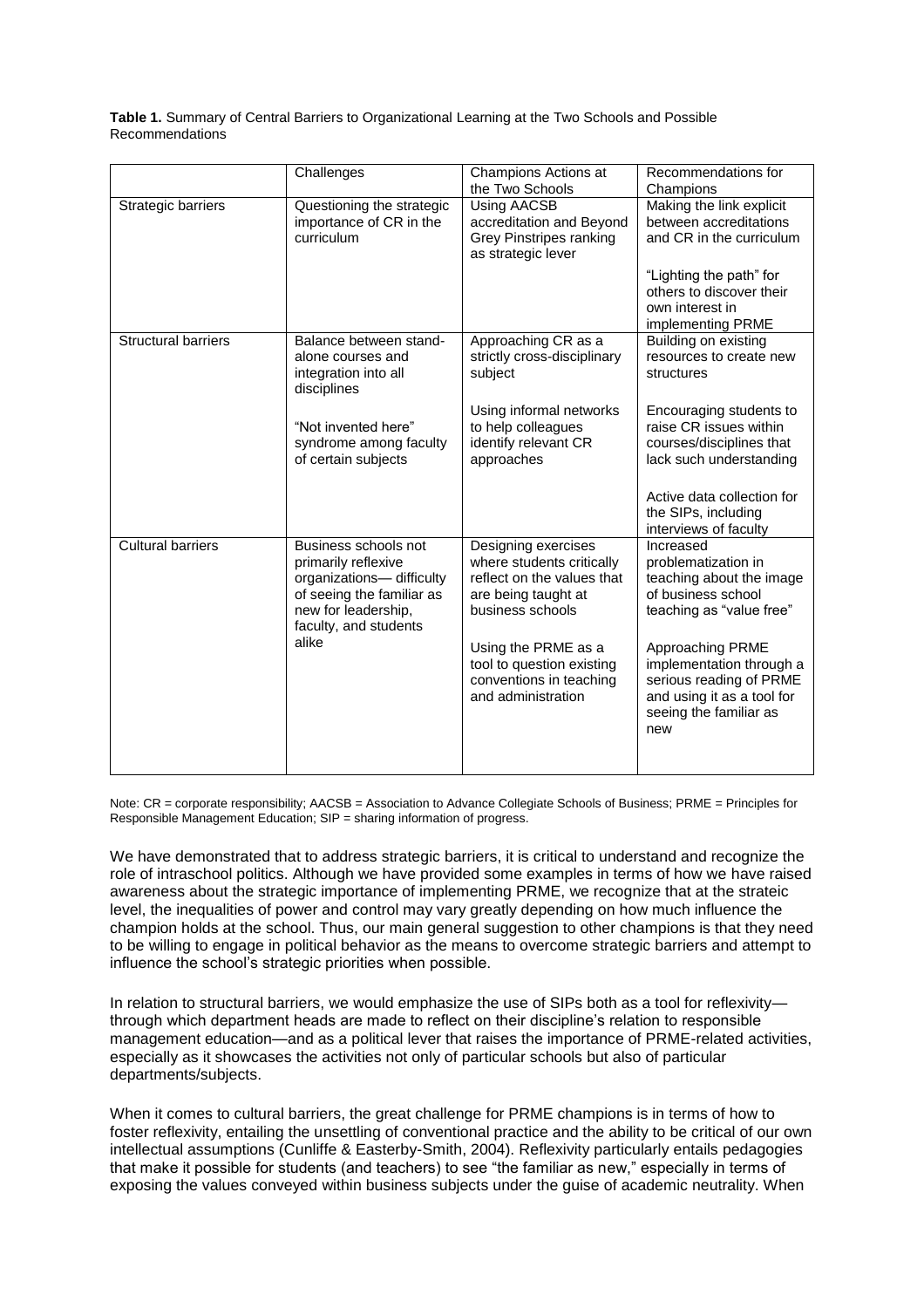students are encouraged to be reflexive, their feedback in other disciplines may also lead to a gradual change in the approach to education in those disciplines. In an effort to inspire and provide some tangible guidance to future (and present) PRME champions, we have also presented Rusinko's (2010) matrix as a potential reflective tool that can contribute to the learning and (unlearning) of champions.

Our analysis has also identified some issues for PRME in itself. For us as champions, the importance of informal cooperative networks between champions, both within one school and between schools, is perhaps the most central means for identifying, addressing, and overcoming all three barriers and coping with the inevitable political challenges. Thus, we urge PRME as an institution to increasingly offer platforms of organizational learning exchange not only for deans and high-level administrators but also for faculty champions, who may more easily engage in critical reflexivity, including at times the questioning of the organization's underlying norms or values (Argyris & Schön, 1978). If the goal of PRME is responsible management education, its implementation should not be about creating spaces only for comfort and complacency but also for the discomfort of reflexivity and, ultimately, change. Finally, we want to highlight the double-edged sword that PRME provides to champions, as both our experiences show. When CR in the curriculum becomes a more strategic and valued commodity (as is the aim of PRME) and when more resources are allocated to it, it can lead to heightened political tensions between actors competing for the same resources—and heightened competition. For champions, whose main capital is collaboration and partnership, the growing importance of CR in the curriculum might ironically prove an additional strategic, structural, and cultural barrier.

#### **Declaration of Conflicting Interests**

The author(s) declared no potential conflicts of interest with respect to the research, authorship, and/or publication of this article.

#### **Funding**

The author(s) received no financial support for the research, authorship, and/or publication of this article.

#### **References**

Antonacopoulou, E. (2006). The relationship between individual and organizational learning: New evidence from managerial learning practices. *Management Learn- ing, 37*, 455-473.

Antonacopoulou, E. (2010). Making the business school more "critical": Reflexive critique based on phronesis as a foundation for impact. *British Journal of Man- agement, 21*, 6-25.

Antonacopoulou, E., & Chiva, R. (2007). The social complexity of organizational learning: The dynamics of learning and organizing. *Management Learning, 38*, 277-295.

Argyris, C. (1990). *Overcoming organizational defenses: Facilitating organizational learning*. Boston, MA: Allyn & Bacon.

Argyris, C., & Schön, D. A. (1978). *Organizational learning: A theory of action per- spective*. Reading, MA: Addison-Wesley.

Banerjee, S. B. (2007). *Corporate social responsibility: The good, the bad and the ugly*. Cheltenham, England: Edward Elgar.

Berthoin Antal, A., Dierkes, M., & Hahner, K. (1997). Business perception of con- textual changes: sources and impediments to organizational learning. *Business & Society, 36*, 387-407.

Berthoin Antal, A., Oppen, M., & Sobczak, A. (2009). (Re)discovering the social responsibility of business in Germany*. Journal of Business Ethics, 89*, 285-301.

Berthoin Antal, A., & Sobczak, A. (2004). Beyond CSR: Organizational learning for global responsibility. *Journal of General Management, 30*, 77-98.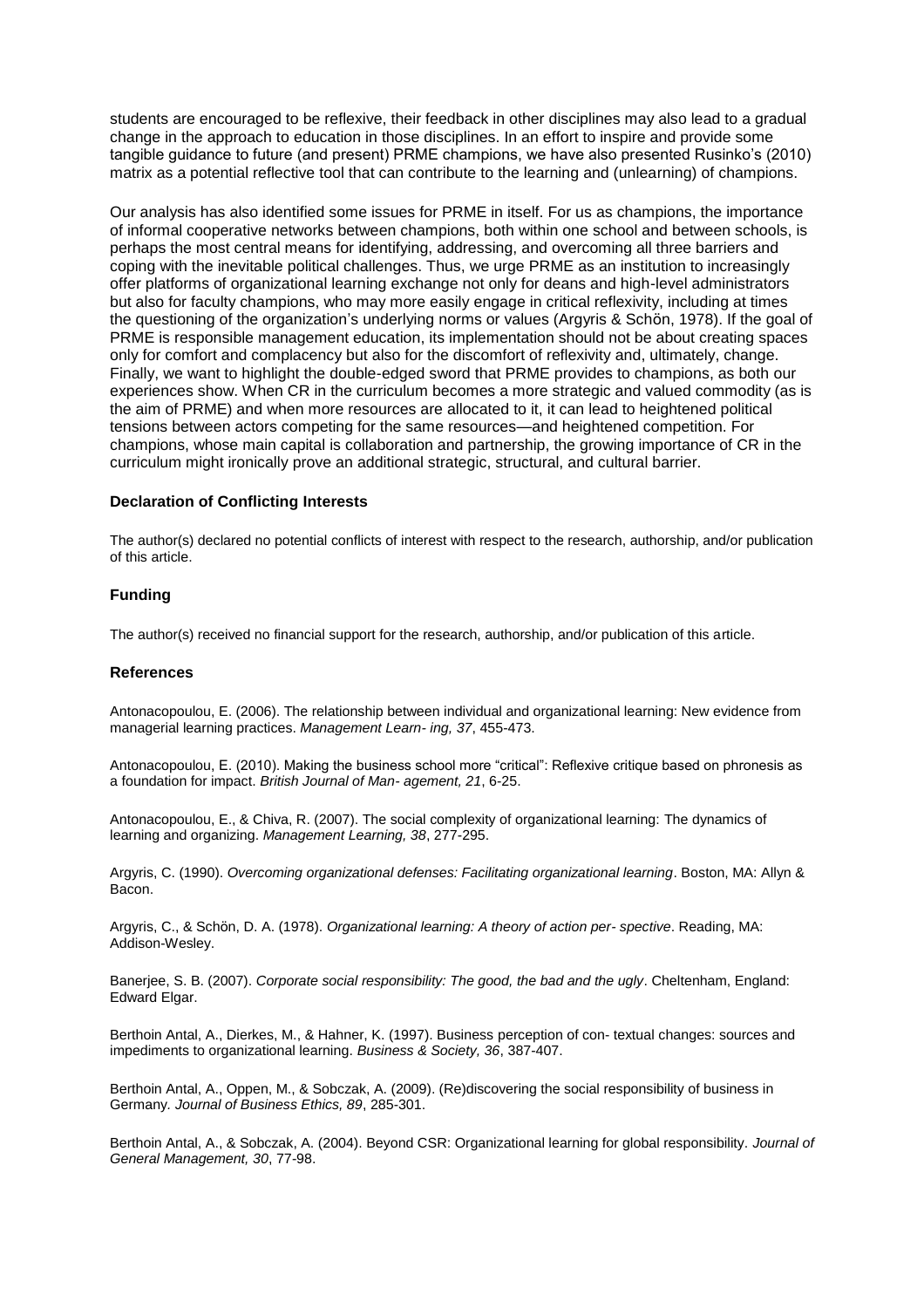Burritt, R. L., & Schaltegger, S. (2010). Sustainability accounting and reporting: Fad or trend? *Accounting, Auditing & Accountability Journal, 23*, 829-846.

Christensen, L. J., Peirce, E., Hartman, L. P., Hoffman, W. M., & Carrier, J. (2007). Ethics, CSR, and sustainability education in the Financial Times Top 50 global business schools: Baseline data and future research directions. *Journal of Busi- ness Ethics, 73*, 347-368.

Cohen, W., & Levinthal, D. (1990). Absorptive capacity: A new perspective on learning and innovation. *Administrative Science Quarterly, 35*, 128-152.

Collins, E. M., & Kearins, K. (2010). Delivering on sustainability's global and local orientation. *Academy of Management Learning & Education, 9*, 499-506.

Crane, A., & Matten, D. (2004). Questioning the domain of the business ethics curriculum. *Journal of Business Ethics, 54*, 357-369.

Cunliffe, A. L. (2004). On becoming a critically reflexive practitioner. *Journal of Management Education, 28*, 407- 426.

Cunliffe, A. L. (2009). The philosopher leader: On relationalism, ethics and reflexivity—A Critical perspective to teaching leadership. *Management Learning, 40*, 87-101.

Cunliffe, A. L., & Easterby-Smith, M. (2004). From reflection to practical reflexivity: Experiential learning as lived experience. In M. Reynolds & R. Vince (Eds.), *Organizing reflection* (pp. 30-46). Aldershot, England: Ashgate.

Dehler, G. E. (2009). Prospects and possibilities of critical management education: Critical beings and a pedagogy of critical action. *Management Learning, 40*, 31-49.

Fernandes, J. J. (2010). *Responsible leadership: An essential attribute*. Retrieved from http://www.aacsb.edu/publications/enewsline/archives/2010/vol9-issue5-upfront.pdf Fougère, M., & Solitander, N. (2009). Against corporate responsibility: Critical reflections on thinking, practice, content and consequences. *Corporate Social Responsibility and Environmental Management, 16*, 217-227.

Garvin, D. A. (1993). Building a learning organization. *Harvard Business Review, 71*, 78-91.

Gioia, D. A., & Corley, K. G. (2002). Being good versus looking good: Business school rankings and the Circean transformation from substance to image. *Acad- emy of Management Learning & Education, 1*, 107-120.

Gray, D. E. (2007). Facilitating management learning: Developing critical reflection through reflective tools. *Management Learning, 38*, 495-517.

Gutiérrez, R. (2002). Change in classroom relations: An attempt that signals some difficulties. *Journal of Management Education, 26*, 527-549.

Harvey, L. (2008). Rankings of higher education institutions: A critical review. *Qual- ity in Higher Education, 14*, 187-207.

Kell, G. (2005). The global compact selected experiences and reflections. *Journal of Business Ethics, 59*, 69-79.

Khurana, R., & Nohria, N. (2008). It's time to make management a true profession. *Harvard Business Review, 86*, 70-77.

Kolk, A., & Pinkse, J. (2010). The integration of corporate governance in corporate social responsibility disclosures. *Corporate Social Responsibility and Environ- mental Management, 17*, 15-26.

Kurland, N. B., Michaud, K. E., Best, M., Wohldmann, E., Cox, H., Pontikis, K., & Vasishth, A. (2010). Overcoming silos: The role of an interdisciplinary course in shaping a sustainability network. *Academy of Management Learning & Education, 9*, 457-476.